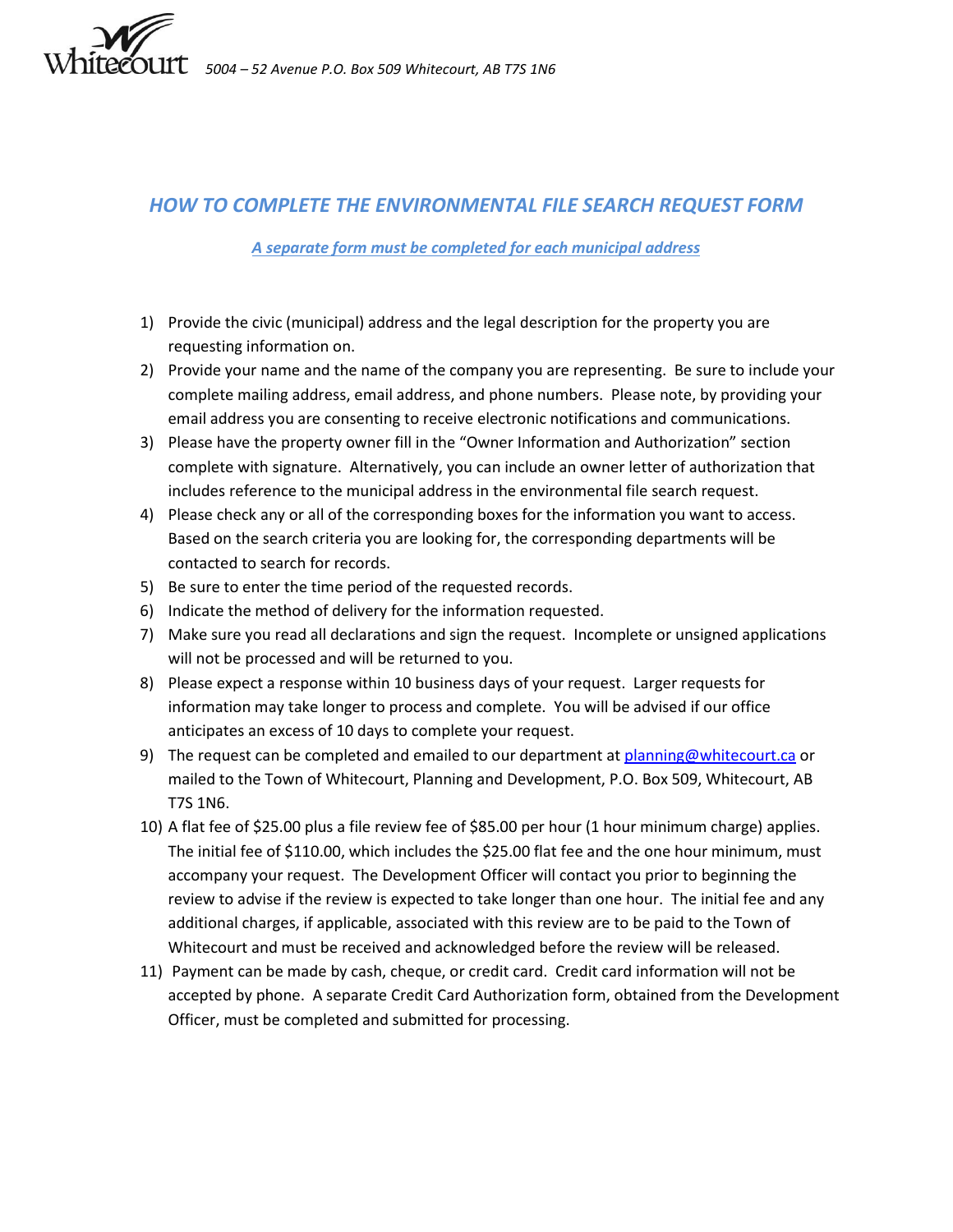

## **ENVIRONMENTAL FILE SEARCH REQUEST**

**(Applications can be submitted electronically by emailing: [planning@whitecourt.ca\)](mailto:planning@whitecourt.ca)** 

| <b>FILE SEARCH ADDRESS</b>                                                                                   |                                                                                                                            |  |
|--------------------------------------------------------------------------------------------------------------|----------------------------------------------------------------------------------------------------------------------------|--|
|                                                                                                              | Civic Address: 1982 1994 [19] Legal Description: Lot: Block: Plan: Plan:                                                   |  |
|                                                                                                              |                                                                                                                            |  |
|                                                                                                              |                                                                                                                            |  |
| <b>Example 2 APPLICANT</b>                                                                                   |                                                                                                                            |  |
|                                                                                                              |                                                                                                                            |  |
|                                                                                                              |                                                                                                                            |  |
|                                                                                                              |                                                                                                                            |  |
|                                                                                                              |                                                                                                                            |  |
| *By providing your email address, you are consenting to receive electronic notifications and communications. |                                                                                                                            |  |
| <b>OWNER INFORMATION AND AUTHORIZATION</b>                                                                   |                                                                                                                            |  |
|                                                                                                              |                                                                                                                            |  |
|                                                                                                              |                                                                                                                            |  |
|                                                                                                              |                                                                                                                            |  |
|                                                                                                              |                                                                                                                            |  |
| *By providing your email address, you are consenting to receive electronic notifications and communications. |                                                                                                                            |  |
| I (we) being the registered owner of the above noted property, hereby authorize____________________          |                                                                                                                            |  |
| (we are) the registered owner(s) of the property that is the subject of this application.                    | to act on my (our) behalf on matters pertaining to this Environmental File Search Request. I (we) hereby certify that I am |  |
|                                                                                                              |                                                                                                                            |  |
|                                                                                                              |                                                                                                                            |  |
|                                                                                                              |                                                                                                                            |  |
|                                                                                                              |                                                                                                                            |  |
|                                                                                                              |                                                                                                                            |  |

**NOTE:** This information is being collected under the authority of the Town of Whitecourt Land Use Bylaw and will be used to process the application. The Town of Whitecourt assumes no responsibility or liability for any inaccuracy, mistake, or error of law or fact set forth in this review that arises from the information supplied by or on behalf of the applicant or owner. The information is protected by the provisions of the Freedom of Information and Protection of Privacy Act. If you have any questions about the collection, use and protection of information, please contact the Legislative Manager at (780) 778-2273 or a[t administration@whitecourt.ca.](mailto:administration@whitecourt.ca)